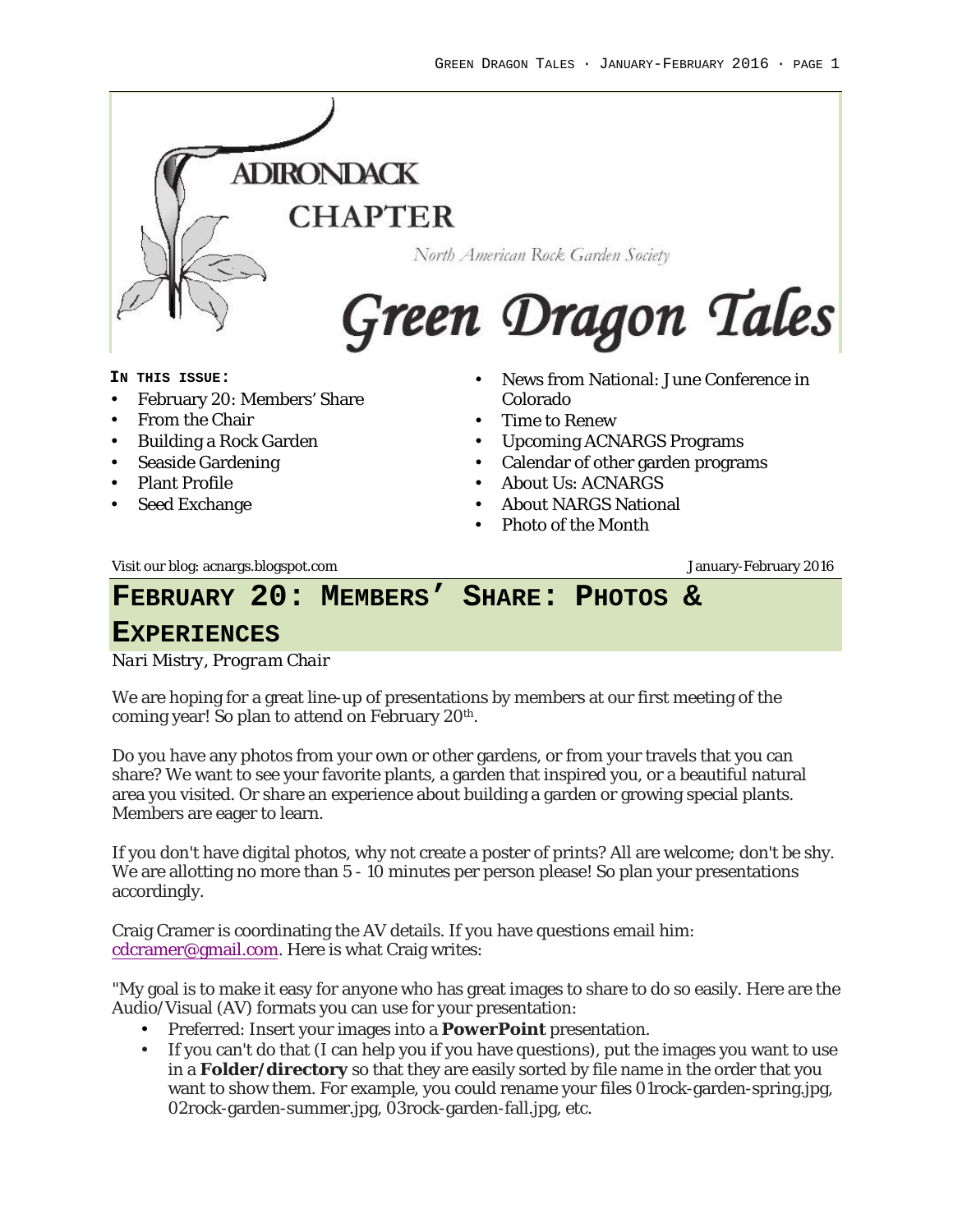You can **send** the PowerPoint or Folder to me via email and I can check them out beforehand. (If they are too big to send as an attachment, I can set up other ways for you to get them to me from your computer.)

Or bring your **PowerPoint** or **Folder** full of images to the meeting on a USB ("flash") drive. Arrive early so we can transfer to the computer in Whezel Room. Questions? Email: **cdcramer@gmail.com** "

**For planning purposes, here are the DEADLINES: ASAP** to let us know your intention to make a short (5-10 min) presentation*.* Send a brief email to Craig Cramer: **cdcramer@gmail.com** *and* to Nari Mistry: **nbm2@cornell.edu** . If you already know the AV format you will use, let us know that too.

**February 15:** To make it easier for us to plan the meeting without glitches, please try to send your complete presentation in the above formats to Craig by FEBRUARY 15. Presentations sent later can still be squeezed in if time allows.

Let's have a great show!

**Our meeting will be held** in the renovated Whetzel Room Room 404, on Tower Road, Cornell University. Map at the end of this newsletter

#### **FROM THE CHAIR**

*John Gilrein, ACNARGS Chair*

We had a large turnout for our NARGS seed packaging workshop in December. It was a fun day of conversation, good food, and counting all sorts of seeds, and we managed to fit our work into one afternoon. Thanks to all who made this day a success.

The NARGS seed exchange is up and running. This is a great perk, as long as you're a NARGS member; for \$15 you get 25 packets of seed, and if you contributed seed (or worked on the seed exchange) you get 35 packets. If you don't have a special seed growing setup, you can plant seeds and let them stratify outdoors for 6-8 weeks (more is OK, too) and let nature do some of the work for you. NARGS really needs our support in addition to all the value that is received along with your membership. Why not check out the seed exchange at NARGS.org and tempt yourself? The coolest thing about NARGS seed is that you can get seed that you might not be able to get anywhere else.



A winter scene. Photo by J. Gilrein

Just recently I was contacted by NARGS in regard to their financial woes. Our mother organization, NARGS, has been running in the red recently. Among the reasons are several years of declining membership, increased expenses for its website and the production costs for the Quarterly. There is no single cure for this dilemma (well maybe if I win Powerball). Your board (ACNARGS) has been asked for ideas about how to help NARGS get into the black financially. And of course, we want to keep NARGS viable. Whether you're a member of NARGS or not, all of us benefit from our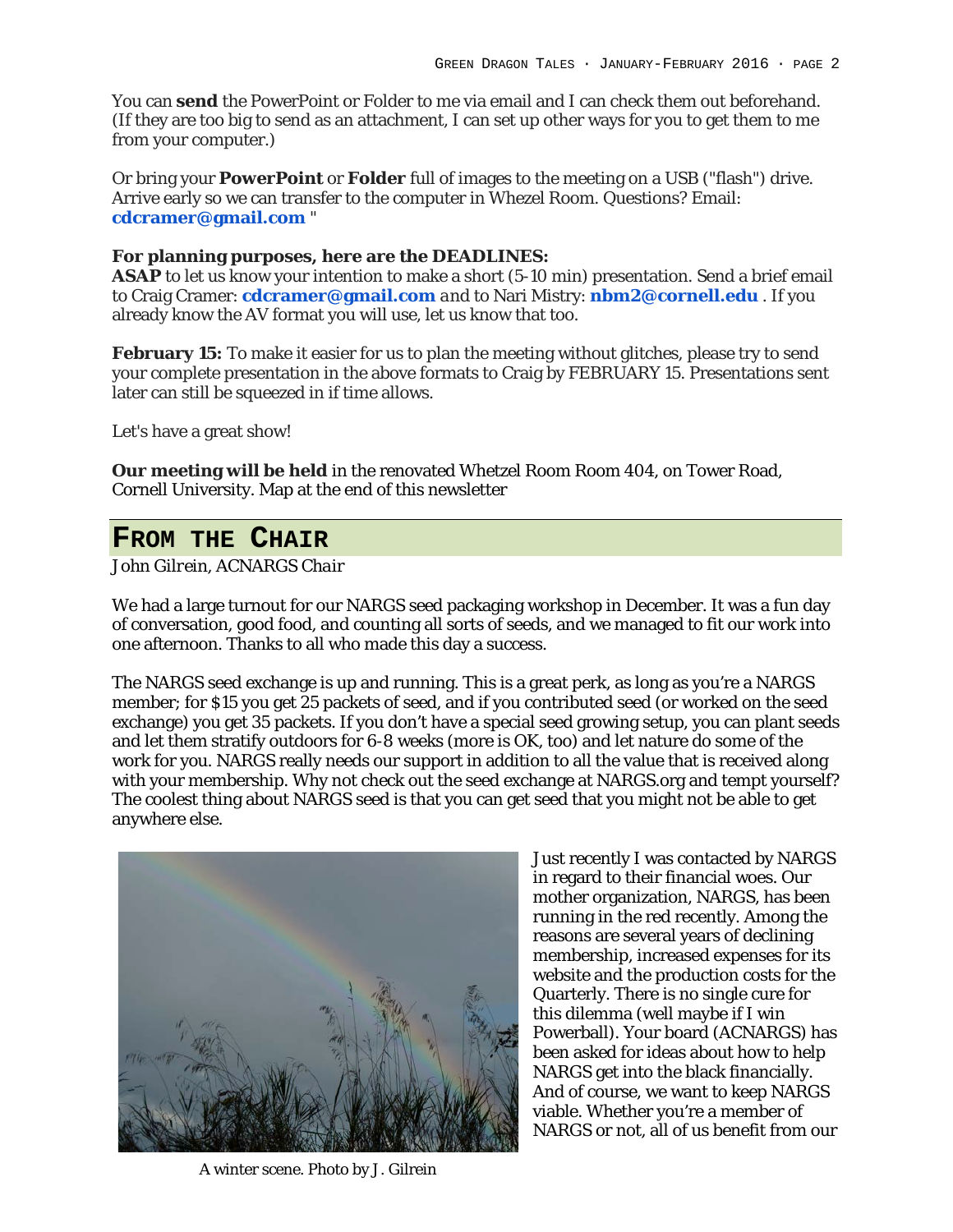parent organization. Sharing seedlings from the seed exchange has turned into plants for you and sometimes showing up at our plant sales. They have provided world-renowned plantsmen as meeting speakers. They maintain a comprehensive website that serves as a great plant reference. And they offer wonderful annual conferences, which offer a rare opportunity to learn about local flora with local experts.

What's coming up in 2016 with our Chapter? Another good year, of course! We have members' share coming up in February, and interesting speakers for March and April. You can anticipate some worthy Plant-of-the-Month plants, yet to be determined. How about bananas hardy to Zone 5? Or tree ferns? Well, I can't promise that, but we'll have good plants. And we're back to our old venue, Whetzel Room, that's been newly renovated.

The effects of él Nińo have been interesting over the last few months. I was glad winter was slow to arrive. One of my thoughts was those nice dwarf conifers [from our October Plant-of-the-Month] were settling in better due to the warm weather. My Christmas roses (*Helleborus niger*) have been blooming a few weeks, which only seems appropriate until I recall they never bloomed at Christmastime before. Winter may finally be here and that might keep the alpine plants happier. We got snow today (January 12) to protect things a little from the cold. And we're expecting more. Maybe this will finally be a year I can get a rosemary plant to survive the winter!

Running our organization takes effort and teamwork, and I'm convinced that what I get out of the Adirondack Chapter is proportional to what I put into the Chapter. So consider volunteering for the Adirondack Chapter: bring food or plants to a meeting, help at a meeting with cleanup, suggest a potential speaker, contribute plants to plant sales, consider a position of responsibility [we are looking for a Co-Chair for the plant sales], and/or write an article for the Green Dragon. Our Chapter is your Chapter.

Happy New Year and New Gardening Season John

# **THOUGHTS ON BUILDING A ROCK GARDEN (NOW THAT I HAVE ONE)**

*Carol Eichler, Newsletter Editor*

Some of you know I built my first rock garden over the summer. While I had been contemplating this undertaking for a while, in the end it was necessity that served as the impetus. The number of troughs I had was getting a bit ridiculous. In fact my acquisition of plants was literally growing faster than my acquisition of troughs. Plus, many of my aging troughs were deteriorating and crumbling. So rather than build a lot of new troughs, I decided it was time. I want to share some of my thoughts about my experience with the construction process here.

First, consider siting the rock garden where you can enjoy it from indoors. Part of the allure of a rock garden is its all-season interest. How nice to be able to observe the small plants in bloom from inside as well as outside and in winter to enjoy the structure of well-placed stones.



*A glimpse at the garden in progress*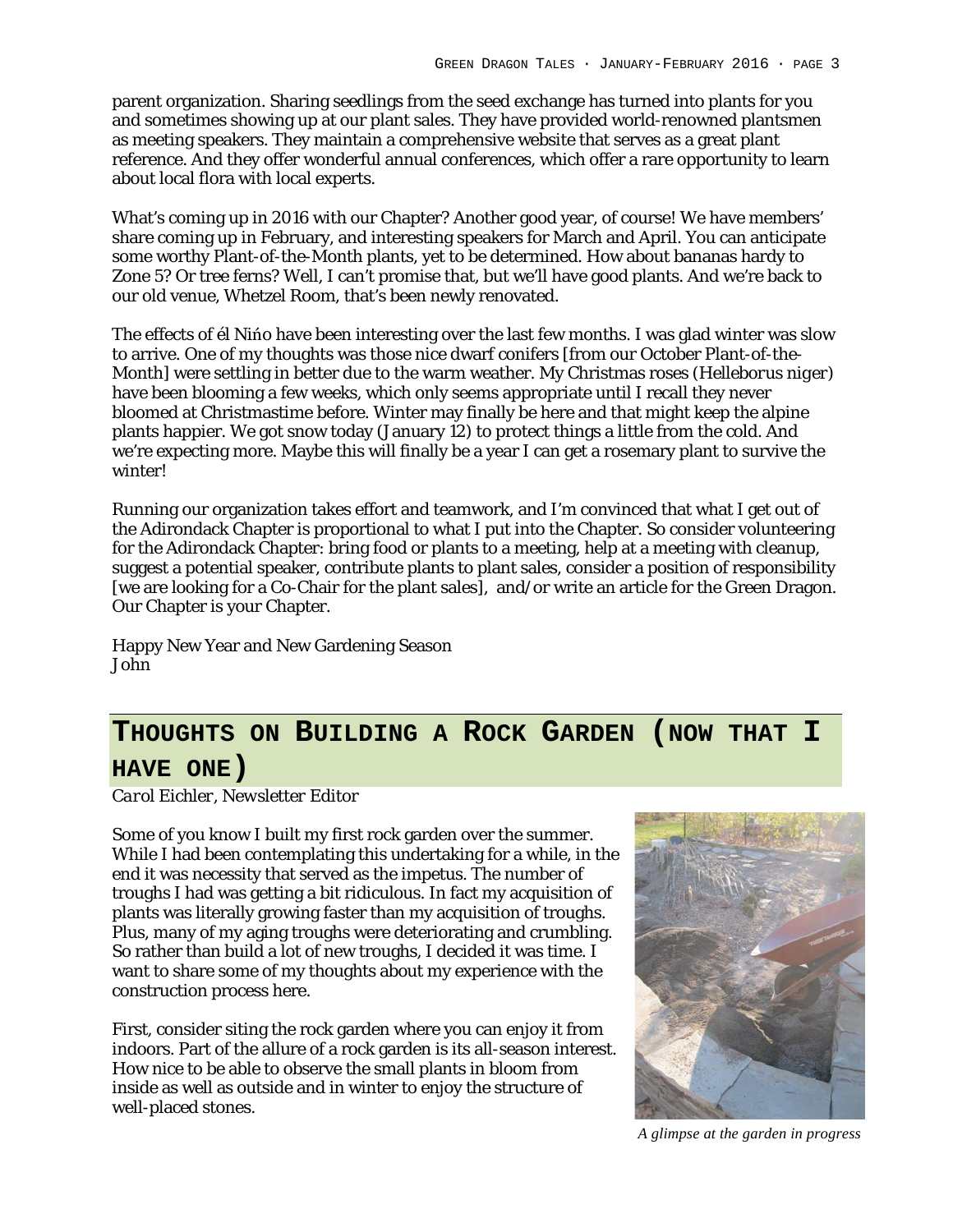Envision your completed garden. I suggest drawing or (since I'm not good at drawing) simply picturing in your mind what it will look like. The rock garden you build will be around for a long time (hopefully) so it's important to get what you want.

Have a construction plan but be prepared to modify. My plan was in my head and very difficult to convey to my non-gardener/builder husband. I knew what the plants would like to thrive (in some ways counter-intuitive to other plants) but was clueless about how to execute the construction. In the end it was good to talk through each step.

Depending on how ambitious the design, it will take more time to build than you think. You will have piles of construction materials lying around so plan carefully where you place them – close enough to be handy yet as unobtrusive as possible. The plus side of building over time is that you get to observe the garden at each phase and identify potential problems. I'll admit my design was modified a lot.

Do your research but don't take the advice of others too seriously. I got lots of conflicting advice so who am I going to believe? I also read detailed accounts of how to construct a crevice garden but I know me. Maybe I'm missing something, but frankly I couldn't stand to be that meticulous.

There is more than one way to resolve a construction dilemma. Take your time to think things through and weigh your options. There always seems to be more than one way to resolve an issue. My biggest concern was dealing with the slope and the potential for significant erosion.

As with all rock gardens (I suspect) there were challenges. For one I built on a natural slope, the degree to which was not fully realized until we began construction. Building on level ground is easier unless, like me, you don't have any. For another I used coarse sand as my growing medium. Thirdly, I wondered whether the sharp drainage I created would puddle water at the low point. We attempted to address each of these issues in the construction. Will the garden wash away? Will the measures I took to minimize that risk work? Only time will answer those questions.

Lastly, I'd suggest don't be afraid to make mistakes. I'm waiting to see what ours are. Isn't gardening all about trial and error? Add to that the constant challenges that Mother Nature offers. Gardens are never static; they are always evolving and changing to reflect our current whims. I've learned these are basic tenets of gardening.

In the end I'm really pleased with the finished construction of my rock garden. That's the most important thing to me. This spring I will be ready to plant. I have an inventory of plants that have survived in my troughs, some of them for years. How will they grow in their new home? Will my dwarf conifers grow too fast? Will I have enough plants or too many? In any case, I'm enjoying my big experiment.

Come to the February Members' Share meeting where I will show photos of my new rock garden at various stages of construction. By the way, please follow my own advice and don't take my observations too seriously.

# **"SEASIDE" GARDENING IN CENTRAL NEW YORK**

*John Gilrein, ACNARGS Chair*

OK, so it's not really near the sea, but my hell strip garden next to the road has to endure seaside-like conditions due to road salt and salt spray. Traditionally, a hell strip is the space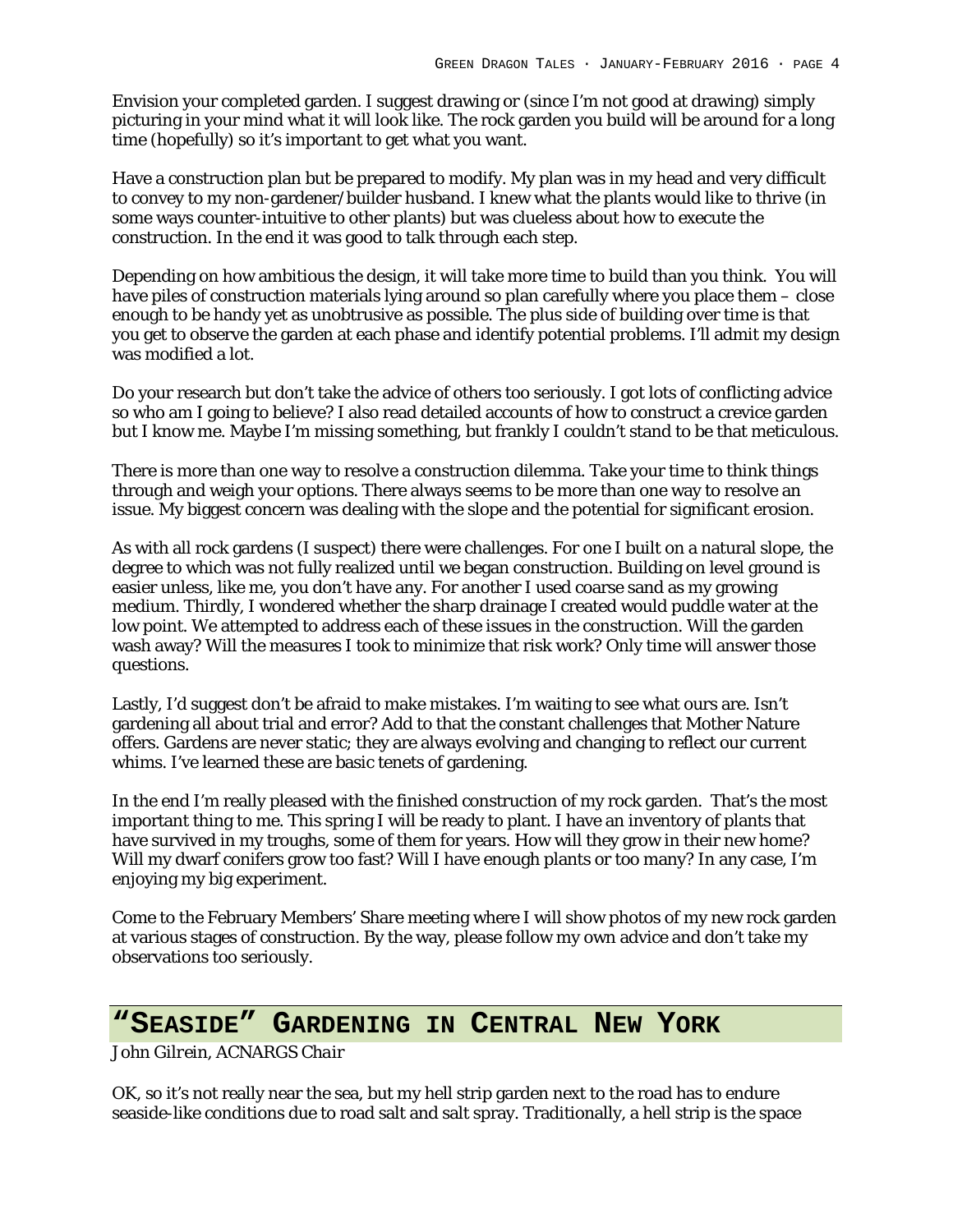between the road and the sidewalk; I don't have a sidewalk, just a garden bordering the road with it, extra challenges.

My goal was to create an attractive buffer between the road and the lawn. The soil in this garden also has gravel that is washed or plowed in from the road. With our 10 feet of snow a year, which

may come in frequent small snowfalls, the result is a lot of road salt being applied in the winter. I read 2 seaside gardening books to look for plants that would tolerate this challenging environment to help me along the way.

While planting many of the plants, I improved the drainage by mixing quartz sand with the soil. Other than the road salt, the conditions in my hell strip are not that similar to the seaside; the wind, the fog, and the salt-laden air are missing. The big dose of salt during the dormant season creates less challenge than salt doses during active growth. Seaside gardening involves assessing the zones based on closeness to the sea and harshness of conditions, from the sandy dunes at the oceanfront to a bayside garden behind a windbreak of trees.

The roadside conditions in my garden change quickly from the first few feet next to the road



Plants include *Myrica pennsylvannica* (bayberry), *Amsonia hubrichtii* (threadleaf Amsonia), *Eryingium maritimum* (sea holly), Centranthus ruber (Jupiter's beard), Lobularia maritum (sweet alyssum). Photo by John Gilrein

(subject to salt draining off the road), to the 6-8 feet subject to the heaviest load of snow and salt pushed off the road by the plows, to the next zone further from the road subject to some salt in the soil. Plants vary in their tolerance of salt, so the closer to the road, the higher the tolerance needed.

Evergreens seem to suffer the most from salt (did you ever see the brown foliage in the spring from salt sprayed evergreens?); deciduous woody plants and perennials that die back to the ground suffer less. Annuals have the advantage of being planted after most of the salt has washed down through the soil, so they do well.

If you have the opportunity to observe the plants growing near the ocean in the Northeast, you'll see many of the same plants listed below thrive there. All of the plants listed are hardy to at least hardiness zone 5. Asters, goldenrods, grasses, daylilies, sea holly, and sea lavender all seem to do well. Of note, if considering conifers, is that blueness of foliage is an indicator of salt tolerance. I'm not sure how absolute this rule is, but Colorado blue spruce would be one of the more salt tolerant conifers. I've listed plants below that have proven they are up for the challenge along my roadside. These are fairly low maintenance, want half- to full-day sun, have fair drought tolerance for our climate, and do not need high fertility.

 $KEY: H = high salt tolerance, FC = fall color, FRG = fragment blooms, SPR = spreads,$  $INV = invasive$ 

Trees: ginko (*Ginko biloba*) FC; red oak (*Quercus rubra*) FC

Shrubs: bayberry (*Myrica pensylvanica*) H, SPR; *Rosa rugosa* H, FRG, SPR; fragrant sumac (*Rhus aromatica))* FC; *Physocarpus opulifolius* FC; golden currant (*Ribes odoratum*) H, FRG; mountain mahogany (*Cercocarpus ledifolius*).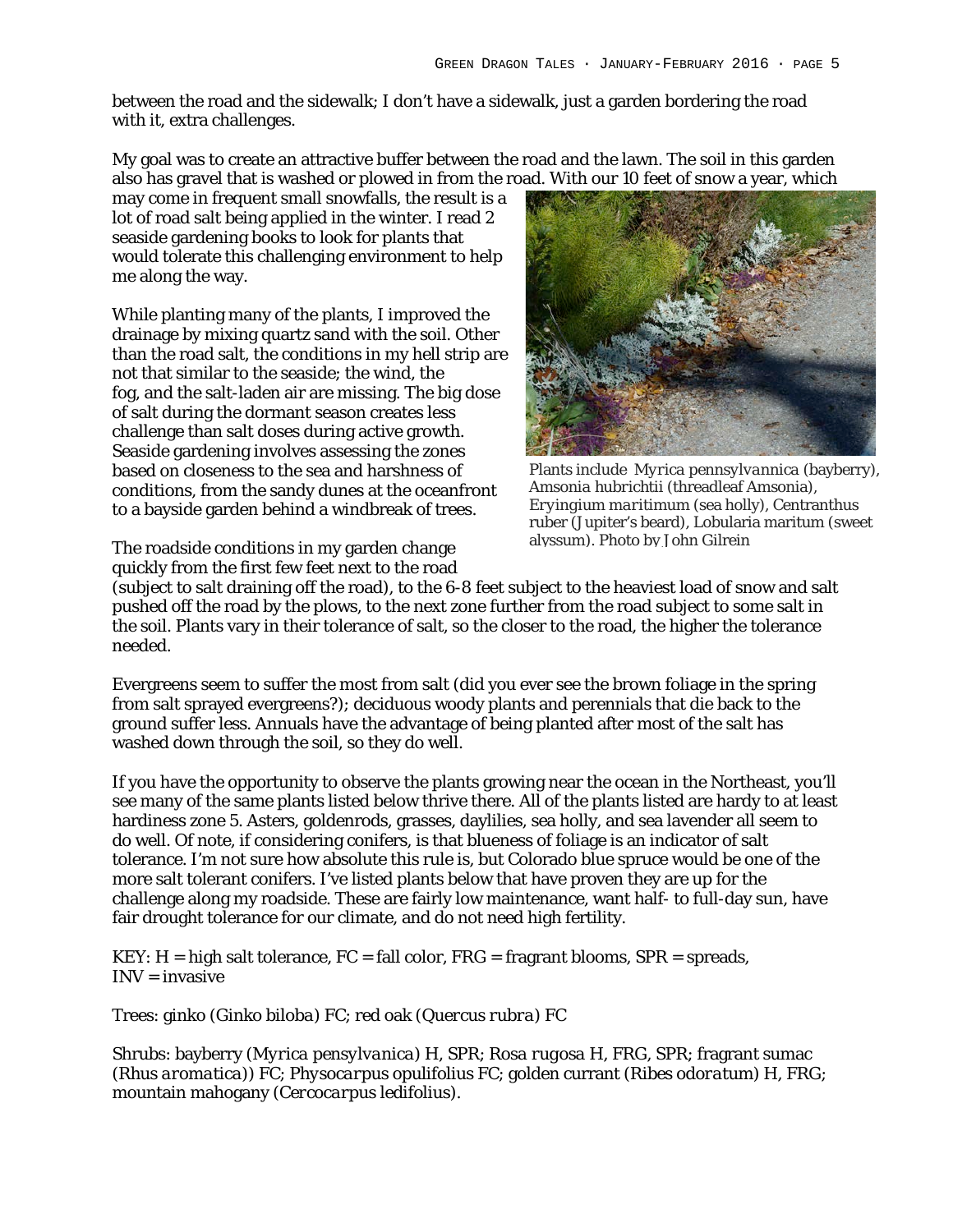Perennials: New England Aster (now S*ymphotrichium novae-angliae*) 'Purple Dome" H; *Aster oblongifolius* 'October Skies"; heart leaved aster (*Aster cordiofolius*); catmint (*Nepeta faasenii*); dusty miller (*Senecio cineraria*) H; goldenrod (*Solidago* 'Little Lemon'); Hosta cultivars; *Hemerocallis* hybrids H, SPR; Jupiter's beard (*Centranthus ruber*), H; sea holly (Eryngium *amethystinum*) H; sea lavender (*Limomium latifolium*) H

Grasses: *Calamagrostis acutifolia*; tufted hair grass (*Deschampsia caespitosa*); Japanese forest grass (*Hakonechloa macra*); blue lyme grass (*Elymus arenariu*s 'Glauca') H, INV; little bluestem (*Schizachyrium scoparium*) FC; black sedge (*Carex nigra*) H, SPR

Annuals: sweet alyssum (*Lobularia martitima*); Euphorbia "Diamond Frost;' purple fountain grass (*Pennisetum setaceum*); statice (*Limomium sinutatum*); Mexican sunflower (*Tithonia rotundifolia*)

Trials: southernwood (*Artemisia abrotanum*); *Artemesia* 'Powis Castle'. These have not been tested long enough by me to prove longevity in this setting.

Other good plants: Montauk daisy (*Niponicum nipponanthemum*) H; blue oat grass (*Heliotrichon sempervirens*); beach plum (*Prunus maritima*); white oak (*Quercus alba*) FC.

Notes of caution: blue lyme grass works terribly well but should be planted in something to restrict its root run (e.g. a 5 gallon bucket without a bottom). Solidago 'Little Lemon' is not invasive, but many other goldenrods are invasive. The plants listed as spreading do not run fast enough to get out of control for me.

Sources: *Seascape Gardening* by Anne Halpin, Storey Publishing, 2006. *Gardening at the Shore* by Frances Tennenbaum Timber Press, 2006.

#### **PLANT PROFILE:** *PRIMULA* **JULIANA**

*Betty Ann Addison Reprinted by permission from January 2016 issue of Minnesota Rock Plant Notes*

Great swaths of color can have an unforgettable impact in gardens, multiplying the effect of a single, beautiful plant. Primula Juliana, in all its varying shades of wine, pink, yellow and red, is a prime candidate to create that "wow" factor in your garden. It is easier than you may think.

First, find a place with rich soil, in sun or part shade, that you can water conveniently. Till it up with a garden fork or machine and incorporate additional organic matter, since primroses are an "edge of the woods" plant like rhododendrons, tree peonies and lady slippers, and like them, they thrive in a humusy soil. August, once the worst of the heat is over, is the



Primrose ready to divide

ideal time to divide them because primroses grow best in cool weather, but only tolerate heat. In addition, it is the time when most plants set buds for next spring. September is fine also, but divide no later than October. Primulas need time to extend their roots into the soil, form a winter rosette and make many buds for a good display in April and May. *[Editor's note: here where we could be 1 2 climate zones warmer, we may be able to extend this planting window]*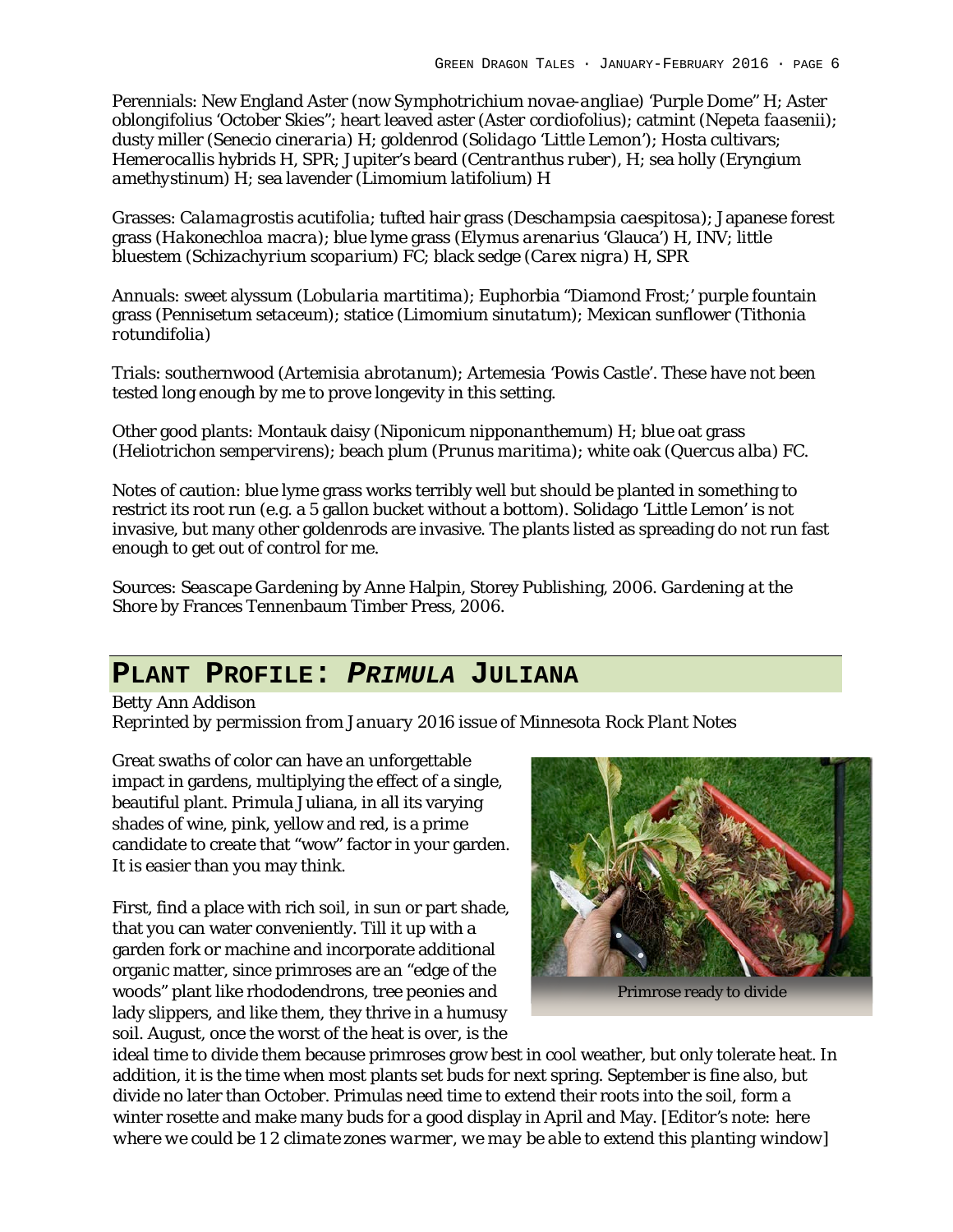Division is beneficial to plants, either those from your garden or purchased. They grow better in new soil, without competition, and will visibly respond in a few weeks. To divide, work in the shade, expose the roots, wash off the soil, and cut apart the rosettes. If rosettes are not clearly separated, tease the clump back and forth with your hands to expose clumps that give you a root and a shoot. Large leaves can be pruned back in half, or entirely, so that the root and top are balanced.

Keep the divisions moist while you are planting. I like to throw them down, 6 to 8 inches apart in staggered rows, then quickly plant them. Make sure the hole extends down to accept the whole length of the root and firm the soil around each one. You can water in the plants to settle them and bond them in their new beds, using plain water or a mild solution of liquid fertilizer. If it turns hot, new divisions can't suck up enough water to keep the leaves plump, so cover with a white sheet and water on top of that for a few days. Cool weather will not hurt them.



We don't use deep winter mulch over the plants because that would encourage mice or voles. However, a layer of chipped leaves between the rosettes makes a welcome soil covering that will preserve soil moisture.

Primula 'Wanda' Photo by B Addison

Here are some of our favorite Primula Juliana selections: Primula juliana 'Cherry', Primula j. 'Jewel', Primula j. 'Springtime', Primula J. 'Wanda', and Primula j. 'Groenekan Glory'.

Primulas are very "willing plants" that meet the gardener halfway.

More photos are posted on the ACNARGS Facebook page.

#### **NARGS SEED EXCHANGE: STILL TIME TO ORDER**



Here's a collage of photos from our Chapter's seed packaging day December 12<sup>th</sup>. Thanks to all who helped make quick work of the task, for preparing such yummy food, and for great conversation!

There's still time to order seeds. Round 1 of the Seed Exchange concludes soon. The Round 2 list of available seed will be posted on the NARGS website (**nargs.org**) beginning March 1 and ordering begins immediately thereafter. Unlike the Round 1 limitation of 25 genera (or 35 as a donor/volunteer), you can order up to 100 genera.

More photos of our Chapter's seed packaging day are posted on the ACNARGS Facebook page.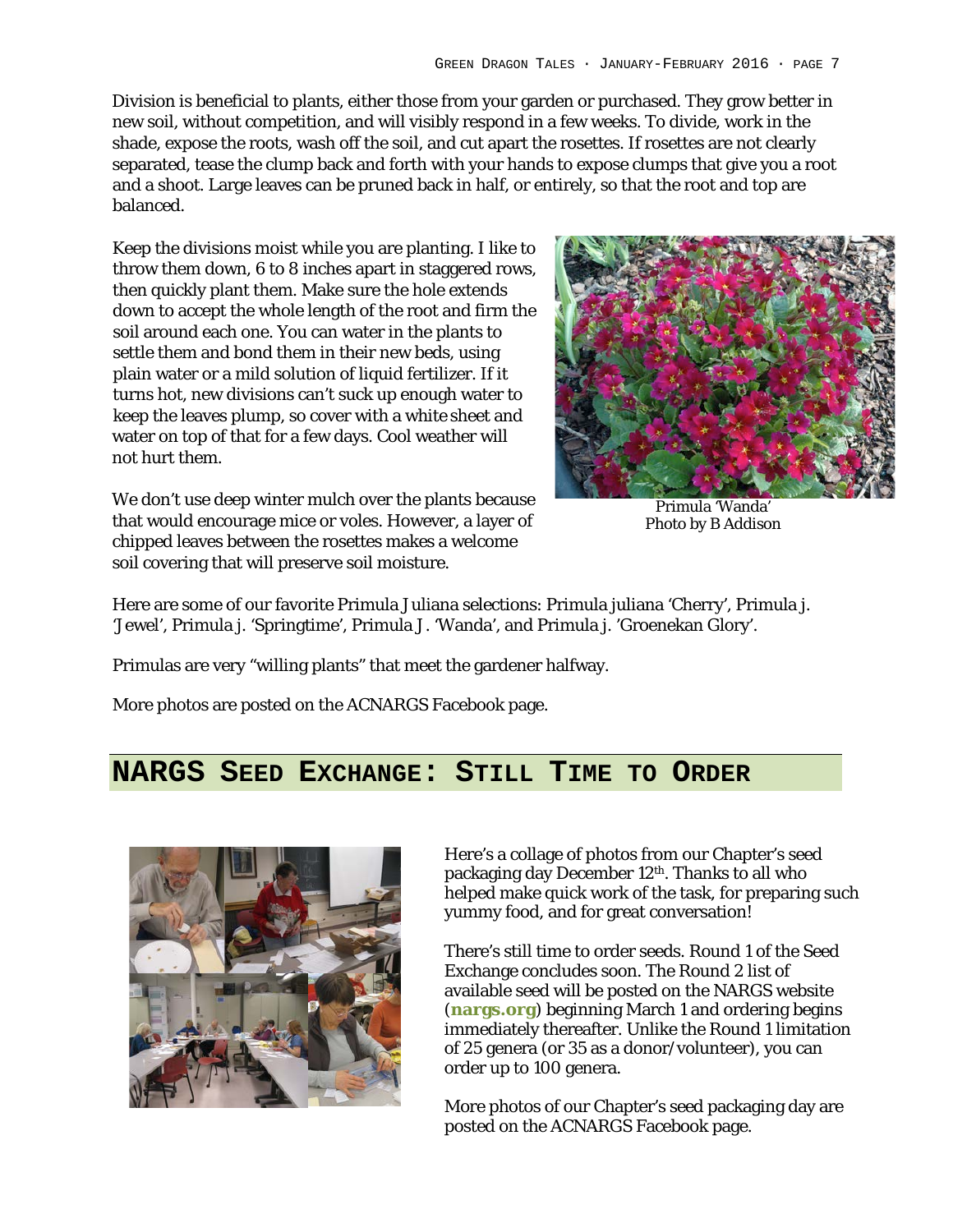# **NEWS FROM NATIONAL: "A HIGHER STATE – STEPPE TO ALPINE" JUNE 23-27 – NOT TO BE MISSED**

*Mike Kintgen, President NARGS National and Director, 2016 NARGS Conference*

What makes Northwest Colorado so special? For many gardeners I dare say it would be the sheer magnitude of displays and the variety of wildflowers found there. Northwest Colorado has been drawing humans for millennia to partake in its natural beauty and restorative settings.



Late June wildflowers – Senecio & Bistorata Photo by Mike Kintgen

Want to see these flowers? There will be ample opportunity at the NARGS National Meeting June 23-27 in Denver and Steamboat Springs. Days will be filled with garden tours and visits to the Denver Botanic Garden's renowned alpine collection, the fabulous Yampa River Botanic Park, and several wonderful private gardens in the Steamboat area as well as guided walks into nearby natural areas that will showcase a variety of habitats. These walks will be suitable for different levels of physical ability.

This region of northwest Colorado lies at the meeting point of several biomes - flora from the South Rockies forms the

backbone, with a broad stroke of great Basin flora brushing through the lower valleys and steppes as the great plains flora sweeps in from the Northeast and rubs up against the park range. At higher elevations flora from the Pacific Northwest and Northern Rockies can also be found, hundreds of miles south of what is considered their normal range*. Trillium ovatum, Rhododendron albiflorum,* and *Mimulus lewisii* are a few of the flagship plants from the NW biome. Mixed into the rest of the landscape is a cast of classic western flowers from bright blue penstemons, to scarlet paintbrush (*Castilleja*) and scarlet gillia (*Ipomopsis*), as well as yellow composites of infinite variety.

The conference, sponsored by the Rocky Mountain Chapter, opens the afternoon of June 22<sup>nd</sup> in Denver with lectures by Kenton Seth and Mike Kintgen, two of NARGS youngest members. On Thursday, participants have the option of driving on their own or taking a van trip to Steamboat Springs (170 miles to the northwest). The conference resumes that evening with plant and book sales, and lectures by internationally known speakers, Johan Nilsson and Nick Courtens. National superstars Kelly Norris and Jim Lochlear will be speaking Friday night, followed by Saturday and Sunday hikes. The conference officially concludes Sunday night June 27<sup>th</sup> with a



Flat Tops sagebrush. Photo Karen Vail

very special presentation by Marcela Ferreyra from Patagonia. This will be her first U.S. lecture to an audience outside of Colorado.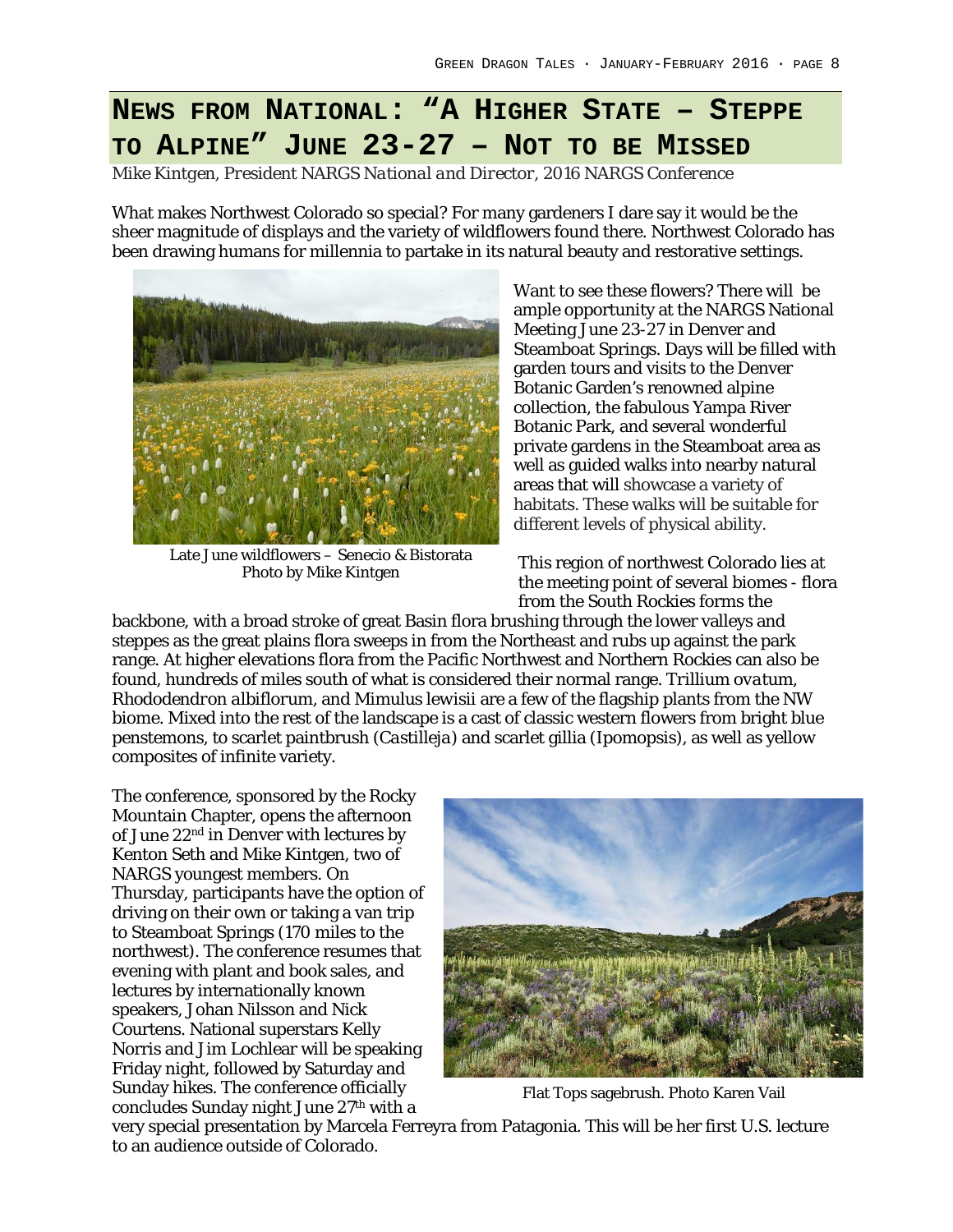For details and information visit the NARGS website **2016 NARGS Annual Meeting** or Facebook page **www.facebook.com/2016NARGSmeeting** [or reposted on the ACNARGS Facebook page]. The 2016 Winter Quarterly is also devoted to information about the conference and the natural areas around Steamboat Springs. Direct specific questions to **kintgem@botanicgardens.org**. By the time this newsletter is sent out, online registration should be open.

We hope to see you in Colorado this June. It promises to be a wonderful and memorable conference. Come visit a botanical paradise.

### **TIME TO RENEW: 2016 CHAPTER MEMBERSHIP**

*Mary Stauble, Membership Coordinator*

Please welcome the first new members of 2016 - Tracy Farrell and Teresa Craighead both from Ithaca.

Time to renew your membership! The ACNARGS membership year runs the calendar year. So, unless you've already renewed or you're a lifetime member (and we do have a few of those), your 2016 membership is due now (Individual @\$10, Household @\$15, Business with business card listing @\$25). If you have not renewed, you will see a reminder message in the email announcing this newsletter.

While it's true that our meetings are free and open to everyone, there are advantages to becoming a member: our members-only plants-of-the-month at discounted prices, 25% discount on May plant sale purchases, participation in the members-only plant sale in August and participation in the April members-only seedling exchange to name four – any one of which can easily recoup the cost of your dues. Plus, you become part of our network of eclectic gardeners eager to become better ones.

So why delay? Print and complete the 2016 Membership form here (**http://www.acnargs.org/join.pdf**). Questions? Contact Mary at **mes2@cornell.edu**

# **UPCOMING 2016 ACNARGS PROGRAMS**

*Mark your calendars! Unless otherwise specified, all local events start with a brown bag lunch at noon with the program following at 1 pm, and take place at the renovated Whetzel Room, 404 Plant Science Building, Cornell University, Ithaca, NY.*

**February 20:** Members Share

**March 19:** Lee Nelson, English Country Gardens

**April 16:** Elisabeth Zander, NARGS Recording Secretary and Officer, Berkshire Chapter. Two talks: 1) Scottish and Welsh Gardens; 2) Daphnes

**May 14**: Our biggest plant sale/fundraiser of the year at the annual Garden Fair, Ithaca; sponsored by Cooperative Extension

**June 23-27:** "Steppe to Alpines: A Higher State," NARGS National Conference and Annual Meeting in Denver and Steamboat Springs; sponsored by Rocky Mountain Chapter. Registration for the meeting is expected to be open online beginning January 16. Go to **2016 NARGS Annual Meeting** for more info.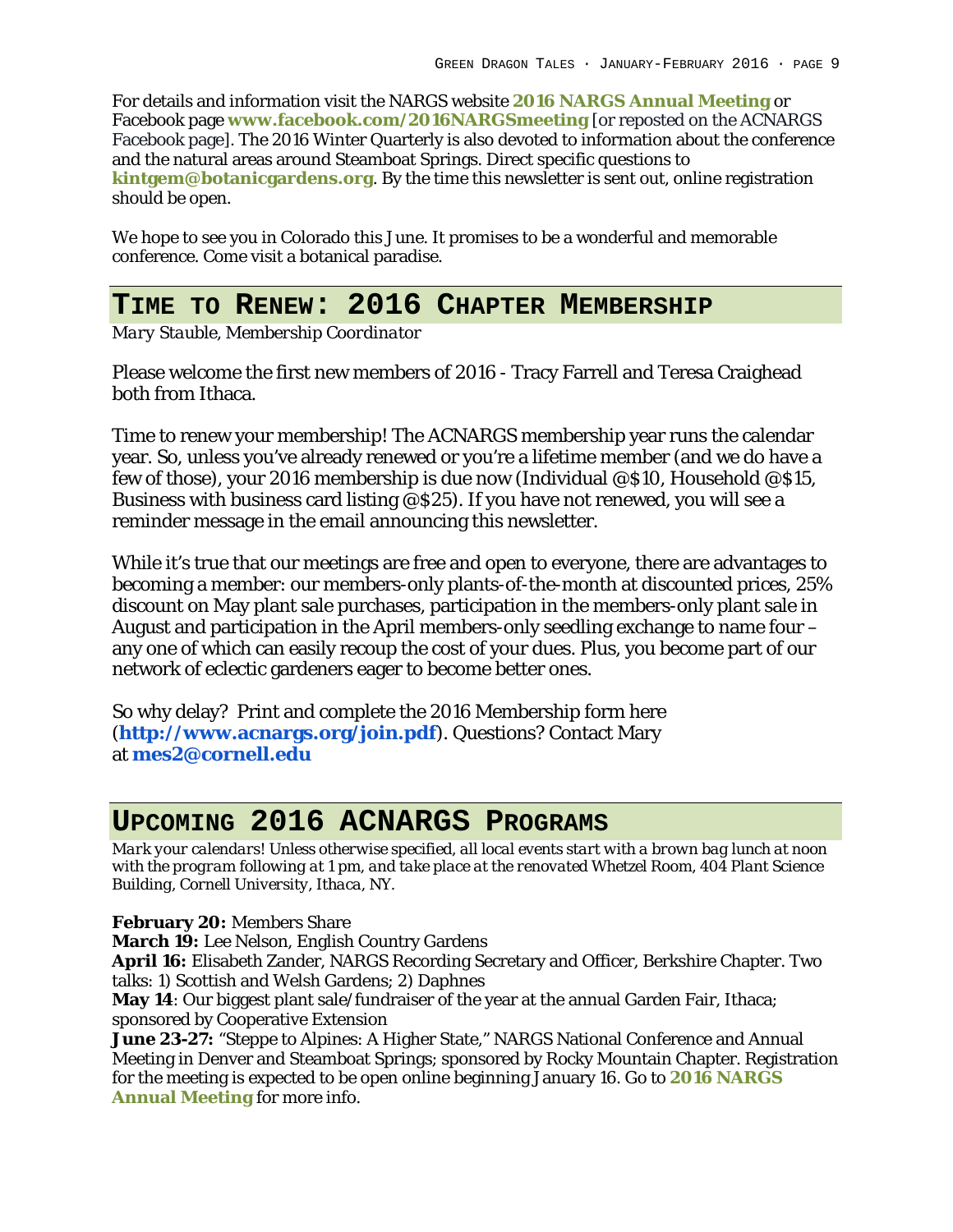As we learn more details of these meetings they will be included in future newsletters, our blog, **acnargs.blogspot.com**, and our Facebook page, **http://www.facebook.com/acnargs**.

#### **CALENDAR OF SELECT GARDEN EVENTS**

*To have a garden event in your area listed send all pertinent information to Carol Eichler at carolithaca@gmail.com*

**Feb. 17:** FROM DRESDEN TO DRYDEN: THE LIFE AND TIMES OF FREDERICK PURSH, sponsored by Finger Lakes Native Plant Society, 7 pm at the Unitarian Church annex (corner of Buffalo and Aurora, enter side door on Buffalo St & up the stairs).

**February 28:** Marlene Kobre of the Adirondack chapter of NARGS, "Gardening in Time," 2:30 pm. Free and open to the public. The 3rd Garden Travel Winter Slide Show sponsored by Tompkins County Cornell Cooperative Extension Education Center, 615 Willow Ave., Ithaca; \$3 suggested donation to help support the Horticulture Program.

**March 2:** Permaculture Design Studio, 6:30-8:30 pm, Tompkins CCE. Fee.

**March 7:** Getting Started with Nut Trees, 6:30-8:30 pm, Tompkins CCE. Fee.

**March 16:** Seed Starting for Beginners, 6:30-8:30 pm, Tompkins CCE. Fee.

**March 16:** MAGICAL MUSHROOMS, MISCHIEVOUS MOLDS, George Hudler, Cornell Professor, 7 pm, sponsored by Finger Lakes Native Plant Society, 7 pm. at the Unitarian Church annex.

**March 20:** Seedy Sunday, 11am-3 pm, Tompkins CCE. Fee.

**March 23:** Spring Propagation of Fruit Plants, 6:30-8:30 pm, Tompkins CCE. Fee.

**March 30:** Getting Started with Vegetable Gardening**,** 6:30-8:30 pm, Tompkins CCE. Fee.

**April 2 (rain date April 3):** Fruit Tree Pruning and Grafting**,** 10am-12noon, Indian Creek Orchard, sponsored by Tompkins CCE. Fee.

**April 6:** Gardening for Native Pollinators, 6:30-8:30 pm, Tompkins CCE. Fee.

**April 16 (rain date April 17):** Fruit Tree Pruning II, 10am-12noon, Indian Creek Orchard, sponsored by Tompkins CCE. Fee.

**April 20:** Which Vegetables to Grow? 6:30-8:30 pm, Tompkins CCE, Fee.

**April 20:** WILD VIOLETS OF NEW YORK, Arieh Tal, sponsored by Finger Lakes Native Plant Society, 7 pm. at the Unitarian Church annex.

**April 27:** Easy Care Roses, 6:30-8:30 pm, Tompkins CCE, Fee.

**April 28:** Banking on the Rain: Rain Barrels and Rain Gardens, 6:30-8:30 pm, Tompkins CCE, Fee.

**May 2:** Dividing Daylilies and Other Perennials, 6:00-8:00 pm, Tompkins CCE Rain or shine (indoors if wet). Fee: \$10. Limited to 15 participants; *prepayment required.*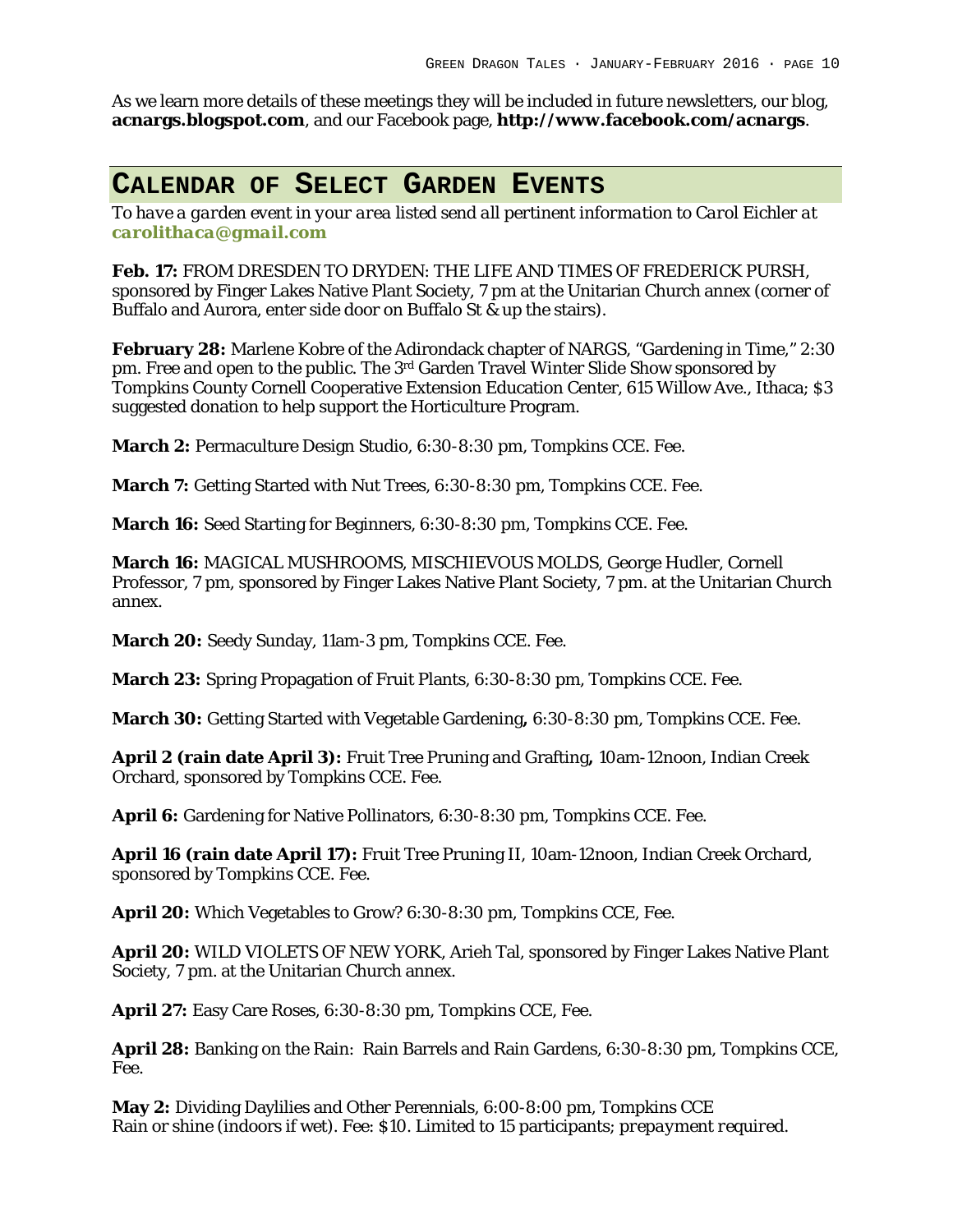**May 14:** Garden Fair Plant Sale, sponsored by Tompkins County CCE Master Gardeners

**May 18:** HEMLOCK WOOLLY ADELGID - FILM & LOCAL INTERVENTION EFFORTS sponsored by Finger Lakes Native Plant Society, 7 pm. at the Unitarian Church annex.

**May 25:** The Partial Shade Garden, 6:30-8:30 pm, Tompkins CCE,. Fee.

**June 1:** Trees and Shrubs for Difficult Sites, 6:30-8:30 pm, Tompkins CCE. Fee.

Finger Lakes Native Plant Society also schedule **Plant Walks** that meet at different times and locations. Topics vary from wildflowers to lichens to winter twig ID. For more information, call Anna Stalter (607) 379-0924 or Susanne Lorbeer at (607) 257-0835.

#### **ABOUT US - ACNARGS**

We are an all-volunteer organization and one of thirty-eight NARGS affiliated chapters active in North America. Our annual Chapter activities include 6 program-speaker meetings, the Green Dragon newsletter, web and Facebook pages, garden visits, overnight garden trips, hands-on workshops, and 3 plant sales a year. Our meetings are informal, friendly gatherings that provide a wealth of information and offer a source for unusual plants, plus the opportunity to be inspired by other gardeners. The public is always welcome.

Chapter membership starts at \$10 a year based on the calendar year. Membership includes these benefits: newsletter sent to you electronically (or option by mail for an extra fee), opportunity to travel on our planned overnight garden trips, and plant sale discounts and member only sales, including Plant-of-the-Month sales. Download a membership form here: http://www.acnargs.org/join.pdf).

# **ABOUT NARGS NATIONAL**

NARGS National is our parent organization: We encourage you to join (online at **www.nargs.org**) for only \$40 a year. Benefits include a seed exchange, a quarterly publication, and an on-line web site featuring an archive of past publications, a chat forum and a horticultural encyclopedia. NARGS National also conducts winter study weekends and holds its Annual Meeting in interesting places where attendees have the opportunity to visit gardens, and take field trips, often to alpine areas, as well as hear talks by outstanding plants people from around the world.

### **RESPONSIBLE PEOPLE/2014 BOARD MEMBERS**

*If you want to volunteer, we'd love to hear from you!*

Chair: John Gilrein, **basecamp@alum.syracuse.edu** Program: Nari Mistry, **nbm2@cornell.edu** Program Committee Members: **Could this be you?** Secretary: Mary Stauble, **mes2@cornell.edu** Treasurer: BZ Marranca, **mmm10@cornell.edu** Plant Sales Chair: David Mitchell, **dwm23@cornell.edu. Seeking a Co-Chair for 2016 to work alongside David…Why not you?**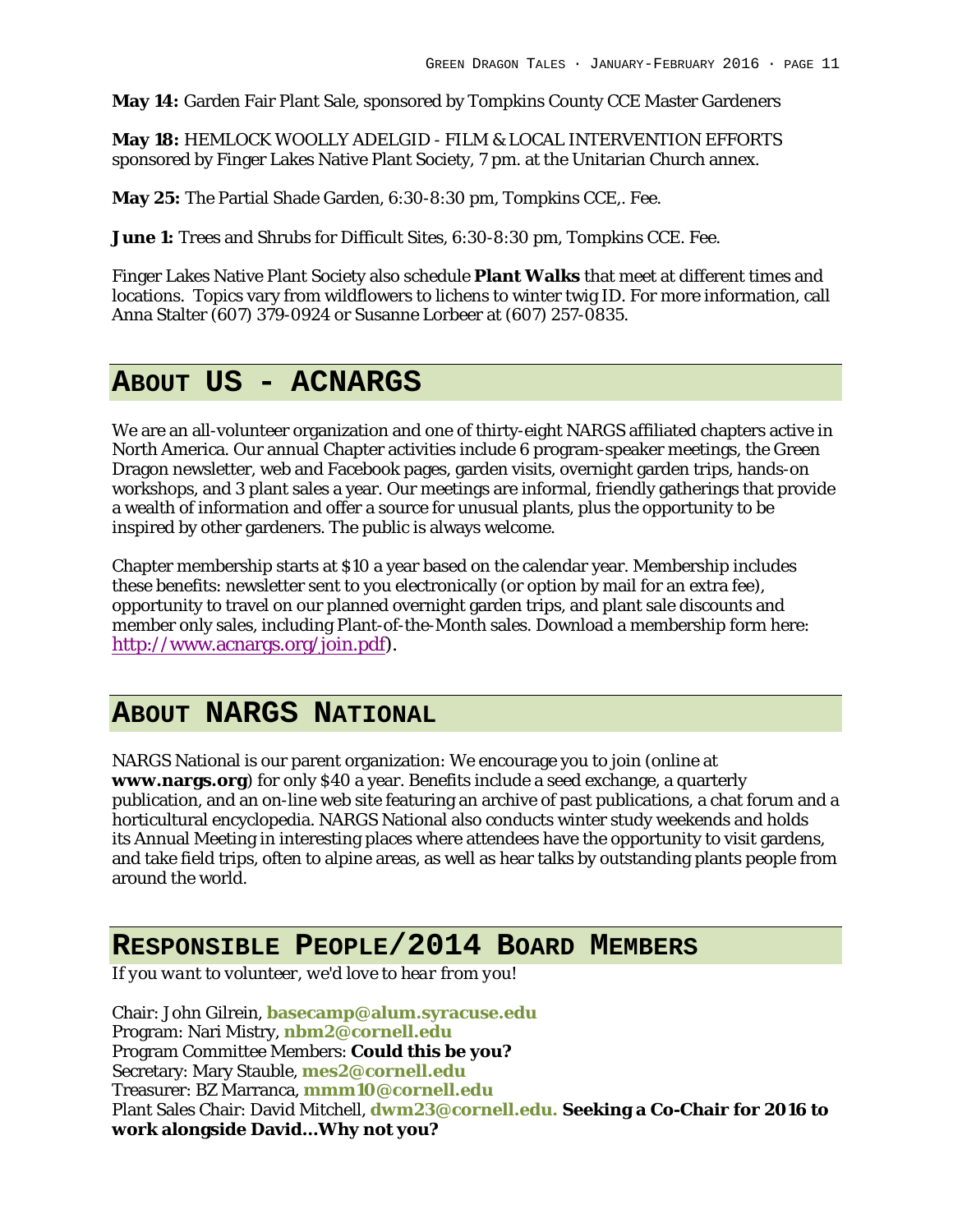Plant Sales Committee Members: Michael Loos, BZ Marranca, Carol Eichler Plant of the Month: John Gilrein, **basecamp@alum.syracuse.edu** Membership: Mary Stauble, **mes2@cornell.edu** New Member Hospitality: Terry Humphries, **terryehumphries@gmail.com** Newsletter Editor: Carol Eichler **carolithaca@gmail.com** Newsletter Assistant: Pat Curran, **pc21@cornell.edu** Webmaster, Program Tech: Craig Cramer, **cdcramer@gmail.com**

#### **GREEN DRAGON TALES**

Published eight times a year (Jan/Feb., March, April, May/June, July/Aug., Sept., Oct. Nov./Dec.). Submit articles by the fourth Friday of the month preceding publication to Carol Eichler, **carolithaca@gmail.com**. Note: The next issue of *The Green Dragon* will be our March 2016 issue. The newsletter is always posted and printable each month on our website: **www.acnargs.org**

#### **PHOTO OF THE MONTH**



Crevice Garden at Yampa River Botanic Park, Steamboat Springs, Colorado. Photo by Mike Kintgen